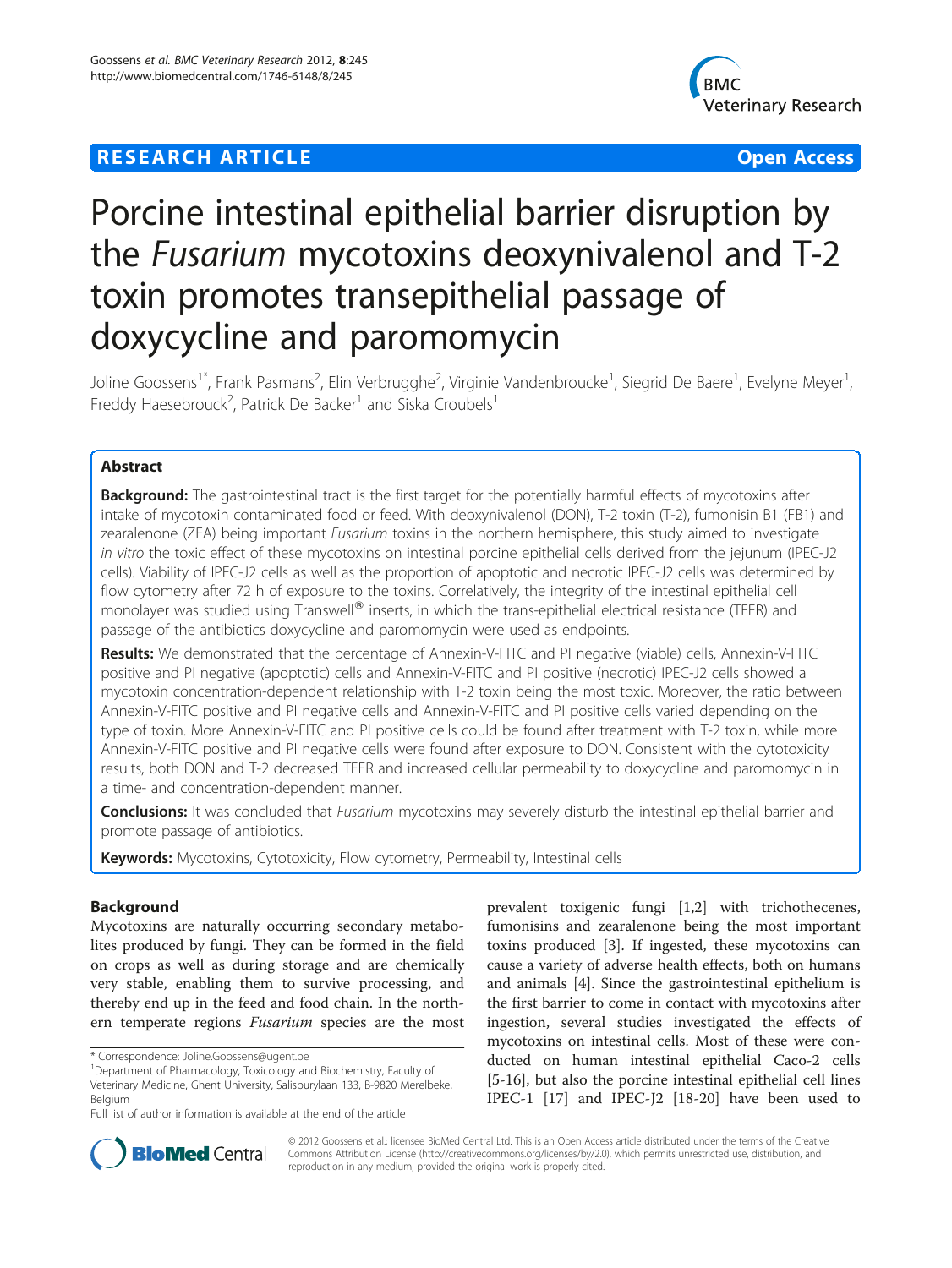demonstrate that mycotoxins can alter the integrity of the gut barrier. Moreover, Pinton et al. [[12,13\]](#page-8-0) showed that the trichothecene deoxynivalenol (DON) selectively affects the expression of tight junction proteins in porcine intestinal epithelial cell monolayers (IPEC-1) and Caco-2 cell monolayers resulting in increased paracellular passage of fluorescein isothiocyanate (FITC) dextran and Escherichia coli. It was also demonstrated that fumonisin  $B_1$  (FB1) affects the membrane composition of IPEC-1 cells resulting in an increased passage of this toxin [\[21\]](#page-8-0). Intestinal epithelial cells are thus important targets for the toxic effects of mycotoxins and it is clear that an altered barrier could result in an altered passage of mycotoxin co-contaminants, xenobiotics and pathogens.

The aim of the present study was to evaluate the cytotoxic effect of the four most important Fusarium mycotoxins i.e. DON, T-2 toxin (T-2), zearalenone (ZEA) and FB1 in intestinal epithelial cells derived from the jejunum of pigs (IPEC-J2 cells). Therefore the percentage viable, apoptotic and necrotic IPEC-J2 cells was determined using flow cytometry. Correlatively, it was investigated whether differences in cell viability result in a changed transepithelial passage of the antibiotics doxycycline and paromomycin. This was studied using Transwell $^{\circledR}$  devices which are commonly applied and widely accepted to perform permeability studies. The hypothesis tested in this study was that an altered integrity of the gut barrier provoked by mycotoxins, could result in an increased passage of antibiotics through the epithelium. Increased passage of these antibiotics can indeed have toxic consequences for the animal, withdrawal time, and consequently public health with respect to possible residues of drugs in edible tissues. To our knowledge, this is the first time that transport of antibiotics is used as a marker to study possible damage of mycotoxins to intestinal epithelial cells.

#### Methods

#### Cell line and culture conditions

The IPEC-J2 cell line is a continuous intestinal cell line originally derived from jejunal epithelia isolated from a neonatal, unsuckled piglet and maintained as a continuous culture [\[22](#page-8-0)]. Cells were grown in Dulbecco's Modified Eagle Medium (DMEM)/Ham's F12 (1:1) medium (InvitrogenTM Life Technologies, Carlsbad, CA, USA), supplemented with 5% fetal calf serum (FCS, HyClone, Cramlington, England, UK), 1% (v/v) insulin/transferrin/ Na-selenite (Gibco, Life Technologies, Paisley, Scotland), 1% (v/v) penicillin/streptomycin (Gibco, Life Technologies) and 1% (v/v) kanamycin (Gibco, Life Technologies), further referred to as culture medium. The cells were routinely seeded at a density of  $1.5 \times 10^5$  cells/ml with 18 ml medium in plastic tissue culture flasks (75  $\text{cm}^2$ ,

Nunc, Denmark), maintained in a humidified incubator at  $37^{\circ}$ C under 5%  $CO_2$ , and passaged every 2-3 days. All experiments were performed with cells within maximal 10 passages.

#### Chemicals

DON, T-2, FB1 and ZEA (Sigma-Aldrich, Bornem, Belgium) stock solutions of 2000 μg/ml were prepared in methanol for DON, ethanol for T-2 and acetonitrile for FB1 and ZEA (Merck, Darmstadt, Germany). Doxycycline and paromomycin stock solutions (Sigma-Aldrich, 2000 μg/ml) were prepared in high-performance liquid chromatography (HPLC) grade water. All stock solutions were stored at −20°C. Serial dilutions were prepared in culture medium in order to obtain non-cytotoxic concentrations of organic solvents and antibiotics, and allowing the addition of a similar volume of vehicle in all experiments.

## Determination of non-cytotoxic concentrations of the organic solvents

IPEC-J2 cells were seeded into a 96-well plate at a concentration of  $1.5 \times 10^5$  cells/ml in a total volume of 200 μl. The cells were maintained in an atmosphere of 5%  $CO<sub>2</sub>$  at 37°C. After overnight incubation, the cells were treated for 72 h with a final concentration of 1, 5, 10 or 20% of the organic solvents (methanol, ethanol or acetonitrile) in the total volume of culture medium. Next, to assess cytotoxicity, 10 μl of a water soluble tetrazolium salt (2-(4-iodophenyl)-3-(4-nitrophenyl)-5-(2,4-disulfophenyl)-2H-tetrazolium) (WST-1) was added to each well and the plate was incubated at 37°C for an additional 3 h. The absorbance was determined at 450 nm using a microplate ELISA reader (Multiscan MS, Thermo Labsystems, Helsinki, Finland). Each experiment was conducted in triplicate. The percentage of viable cells was calculated using the following formula:

$$
\% \text{ viability} = 100 \times ((c-b)-(a-b))/(c-b)
$$

In this formula  $a = OD_{450nm}$  derived from the wells incubated with solvent,  $b = OD_{450nm}$  derived from blank wells,  $c = OD_{450nm}$  derived from untreated control wells.

## Assessment of cytotoxicity after exposure of IPEC-J2 cells to the investigated antibiotics doxycycline and paromomycin

A flow cytometric technique was used to assess the direct cytotoxic effect of the antibiotics doxycycline and paromomycin. IPEC-J2 cells were seeded at a concentration of  $5 \times 10^5$  cells/ml in 24-well plates in 1 ml of culture medium and allowed to grow for 24 h. Next, cells were treated for 24 h with 0, 5, 10, 20 and 40  $\mu$ g/ml of doxycycline or paromomycin. Each experiment was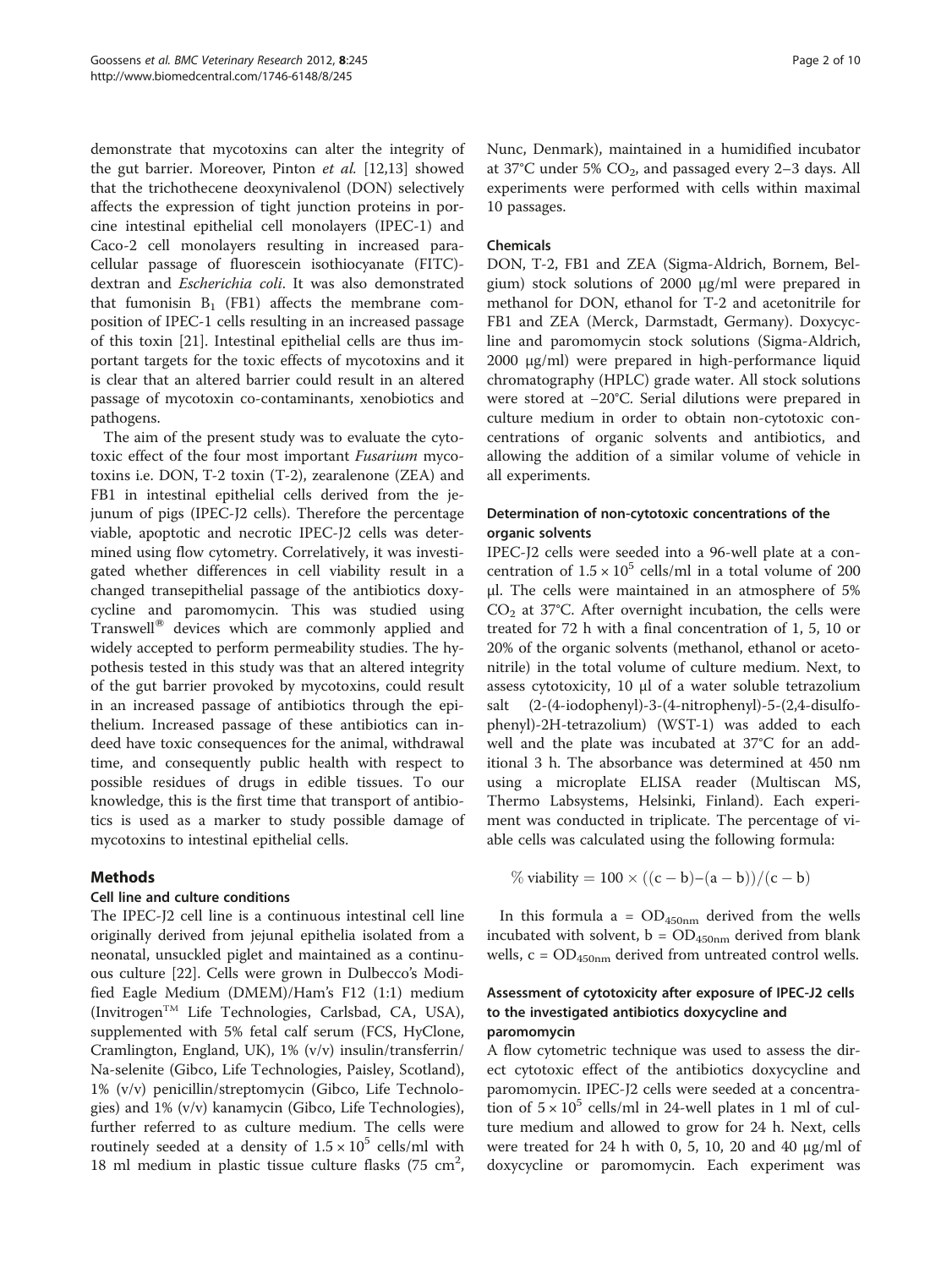conducted in triplicate. After the incubation period, cells were trypsinized, culture medium and cells were collected, centrifuged for 5 min at  $524 \times g$  and  $4^{\circ}$ C and resuspended in 0.5 ml Hank's Buffered Salt Solution (HBSS, Gibco). This procedure was repeated three times in order to remove cellular debris and antibiotics. Cell death was assessed using dual staining with Annexin-Vfluorescein isothiocyanate (Annexin-V-FITC, Roche Diagnostics, Belgium) and propidium iodide (PI, Sigma-Aldrich) which allows the discrimination of viable cells (FITC<sup>-</sup>/PI<sup>-</sup>), apoptotic (FITC<sup>+</sup>/PI<sup>-</sup>) and necrotic cells (FITC<sup>+</sup>/PI<sup>+</sup>). Cells were incubated for 20 min in the dark on ice with 100 μl of a solution containing 20 μl Annexin-V-FITC and 20 μl PI dissolved in 1000 μl incubation buffer containing 10 mM 4-(2-hydroxyethyl)-1 piperazineethanesulfonic acid (HEPES), 140 mM NaCl and 5 mM CaCl<sub>2</sub>. Cells were assessed by a FACSCanto flow cytometer (Becton, Dickinson and Company, Erembodegem, Belgium) and the percentage of viable, apoptotic and necrotic cells was obtained using the FACSDiva Software (Becton, Dickinson and Company, Franklin Lakes, NJ, USA).

## Assessment of cytotoxicity after exposure of IPEC-J2 cells to Fusarium toxins

The flow cytometric technique as described above was also used to assess the direct cytotoxic effect of mycotoxins. IPEC-J2 cells were seeded at a concentration of 5  $\times$  10<sup>5</sup> cells/ml in 24-well plates in 1 ml of culture medium and allowed to grow for 24 h. Next, cells were treated for 72 h with increasing concentrations of T-2 (0–10 ng/ml), DON (0–10 μg/ml), ZEA (0–20 μg/ml) and FB1 (0-15  $\mu$ g/ml). The molar concentration corresponding with 1 μg/ml DON, FB1 and ZEA and 1 ng/ml T-2 is 3.37 μM, 1.39 μM, 3.14 μM and 2.14 nM, respectively. Each experiment was conducted in triplicate. After the incubation period, cells were processed as described above before analysis on the FACSCanto flow cytometer. The concentration corresponding to 50% reduction in viable cells (IC50) was calculated with linear regression curves. A positive control was provided by cells single stained with Annexin-V-FITC and cells single stained with PI, also used to determine spectral overlap, after treatment for 72 h with 10 μg/ml DON. Furthermore, unstained cells (no Annexin-V-FITC and no PI) were also included to determine autofluorescence of IPEC-J2 cells.

#### Assessment of TEER after exposure of IPEC-J2 cells to DON and T-2

The effect of DON and T-2 on barrier integrity was determined by measuring the transepithelial electrical resistance (TEER) using a Millicell Electrical Resistance System (Millipore, World Precision Instruments,

Sarasota, FL, USA). Cells were grown and differentiated on Transwell® collagen-coated polytetrafluoroethylene (PFTE) membrane inserts (0.4 μm pore diameter, 6.5 mm diameter, Corning Inc., NY, USA) at a density of 1.5  $\times$  10<sup>5</sup> cells/ml. Culture medium was replaced three times a week and IPEC-J2 cells were used for TEER experiments at day 21 post-seeding. Next, cells were incubated for 72 h with different concentrations of T-2 (0–100 ng/ ml) or DON (0-10 μg/ml). TEER was measured every 24 h from the start of the toxin exposure until 3 days. TEER values were expressed as  $k\Omega \times cm^2$ . Each single experiment was conducted in threefold.

#### Passage of doxycycline and paromomycin after exposure of IPEC-J2 cells to DON and T-2

Cells were seeded on Transwell® collagen-coated PFTE membrane inserts as described above for the TEER experiment. Only cells which are cultured for 21 days show stable TEER values indicating cells have reached confluence and form a tight monolayer (data not shown). Next, cells were incubated for 72 h with different concentrations of T-2 (0–100 ng/ml) or DON (0–10 μg/ml), during which the last 24 h a non-cytotoxic concentration of both paromomycin (30 μg/ml) and doxycycline (10 μg/ml) was added to the apical (AP) compartment of the transwell. To evaluate the permeability of the monolayers, 50 μl of transport medium was withdrawn from the basolateral (BL) compartment at time 0 (before) and at 0.5, 1, 2, 3, 4, 6, 8, 12 and 24 h after addition of the drugs and replaced immediately by 50 μl of fresh culture medium. Each experiment was conducted in triplicate.

Acceptor media were analyzed for the paromomycin content by high-performance liquid chromatography tandem mass spectrometry (LC-MS/MS). The LC-MS/ MS system consisted of a Surveyor Autosampler Plus and MS Pump Plus, coupled to a TSQ Quantum Ultra $^{\circ}$ triple quadrupole mass spectrometer (all from Thermo-Fisher Scientific, Zellik, Belgium). Chromatographic separation was performed on a PLRP-S column (150 mm x 2.1 mm i.d., 100 Å, dp: 5 μm, Varian, Middelburg, The Netherlands) using a gradient programme (flow-rate: 200  $\mu$ l/min). The mobile phase consisted of (A) 20 mM pentafluoropropionic acid (PFPA) (Sigma-Aldrich) in water and (B) 20 mM PFPA in water/acetonitrile (50/50, v/v) (VWR International, Leuven, Belgium). The MS instrument was operated in the selected reaction monitoring (SRM) mode, using two precursor ion > product ion transitions. Tobramycin (Sigma-Aldrich) was used as internal standard (IS). Samples were prepared by pipetting 50 μl culture medium into an Eppendorf cup (Novolab, Geraardsbergen, Belgium). Each sample was spiked with 10 μl of the IS working solution of 1 μg/ml in HPLC grade water (VWR International) and diluted with 65 μl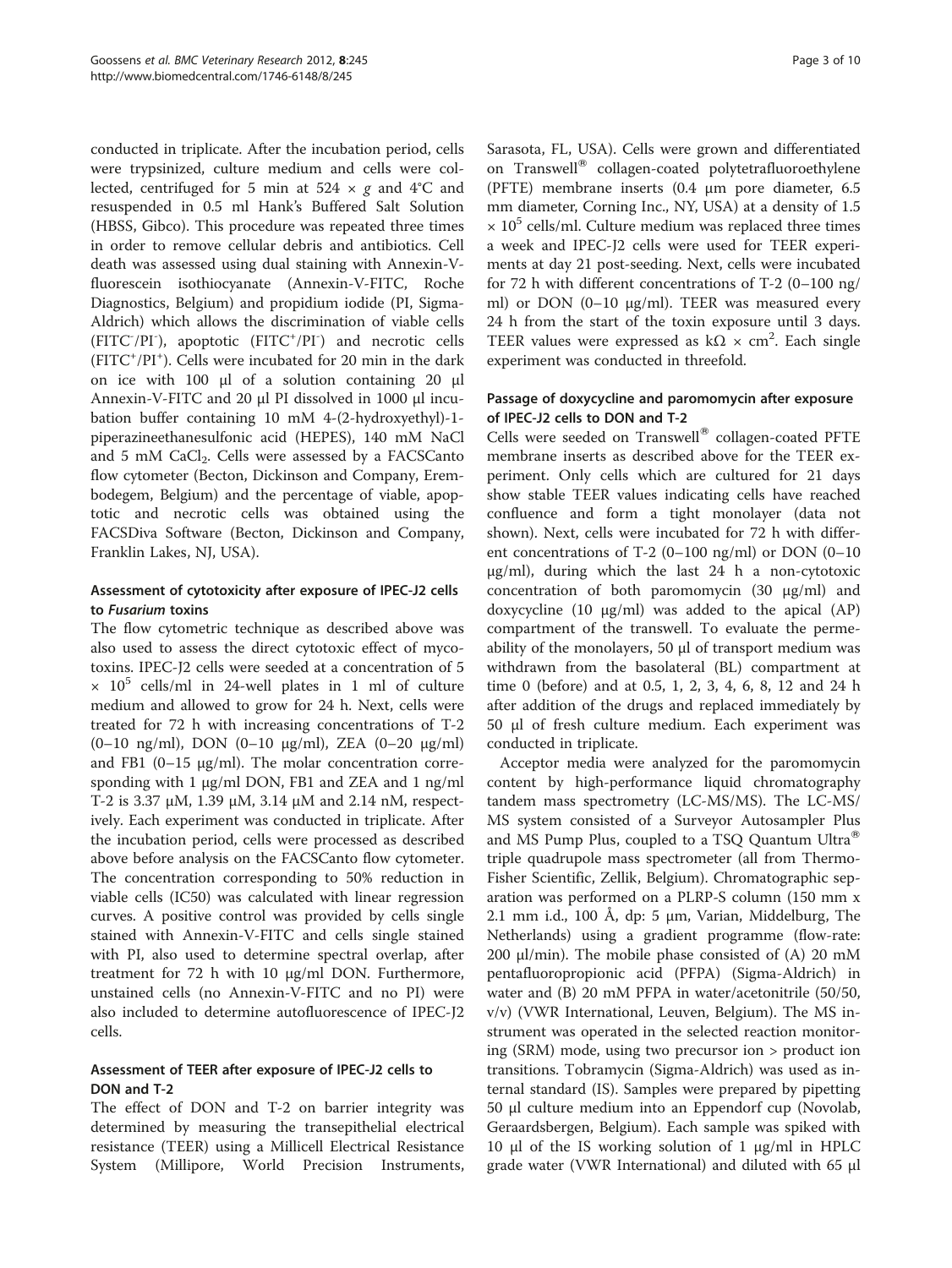methanol, 100 μl HPLC grade water and 25 μl 200 mM PFPA. After vortexing, samples were centrifuged at 7 800  $\times$  g for 10 min to remove possible solid particles. The sample was transferred into screw-capped conical vials and 5 μl were injected onto the LC-MS/MS system.

Doxycycline concentrations were determined using the same LC-MS/MS configuration and HPLC column as for paromomycin analysis. The mobile phase consisted of (A) 0.5% acetic acid in water and (B) acetonitrile. A gradient programme was applied and the flow-rate was 200 μl/min. The MS instrument was operated in the SRM mode, using two precursor ion > product ion transitions. Demethylchlortetracycline (DMCTC, Sigma-Aldrich) was used as IS. Samples were prepared by pipetting 25 μl culture medium into an Eppendorf cup. Each sample was spiked with 12.5 μl of the IS working solution of 10 μg/ml in HPLC grade water, followed by the addition of 75 μl 0.5% formic acid in HPLC grade water. After vortexing briefly and centrifugation, 5 μl were injected onto the LC-MS/MS system.

The limit of quantification (LOQ) was 10 ng/ml for both doxycycline and paromomycin. A detailed description of both methods can be found in Goossens et al. [\[23\]](#page-8-0).

#### Statistical analysis

Data were analyzed using one-way analysis of variance (ANOVA) to address the significance of difference between mean values with significance set at  $P < 0.05$ .

#### Results

## A concentration of 1% ethanol, 5% methanol or 5% acetonitrile of the total volume of culture medium was determined to be non-cytotoxic for IPEC-J2 cells

Figure 1 represents the percentage of viable cells after exposure for 72 h to 1, 5, 10 or 20% ethanol, methanol or acetonitrile in the total volume of culture medium.

A final concentration of 5% acetonitrile, 5% methanol and 1% ethanol was accepted to use in the experiment as the viability of IPEC-J2 cells was on average > 95%. Non-cytotoxic concentrations of the solvents were ensured by appropriate dilution of the toxins stock solutions in culture medium.

## A concentration of 10 μg/ml doxycycline and 30 μg/ml paromomycin was determined to be non-cytotoxic for IPEC-J2 cells

Figure [2](#page-4-0) represents the percentage of viable cells after exposure for 24 h to 5, 10, 20 or 40 μg/ml doxycycline (a) or paromomycin (b), respectively.

A concentration up to 40 μg/ml doxycycline or paromomycin caused no significant reduction in cell viability of IPEC-J2 cells. It was concluded that a concentration of 10 μg/ml doxycycline and 30 μg/ml paromomycin could be used in the experiments. The concentration of the antibiotics was based on, on the one hand, the dose of the antibiotic that is usually administered to pigs, and on the other hand, the capacity of the intestine of an adult pig. When 10 mg/kg body weight doxycycline and 40 mg/kg body weight paromomycin is administered to a pig of 20 kg, and this dose ends up in an intestinal volume of 27.5 l, this corresponds with a concentration of about 8 and 29 μg/ml respectively.

## Induction of necrosis and apoptosis in IPEC-J2 cells is Fusarium toxin dependent

Figure [3](#page-5-0) represents the percentages of Annexin-V-FITC and PI negative, Annexin-V-FITC positive and PI negative and Annexin-V-FITC and PI positive IPEC-J2 cells, exposed for 72 h to different concentrations of DON, T-2, FB1 or ZEA, respectively.

Exposure of IPEC-J2 cells for 72 h to different mycotoxin concentrations showed a concentration-dependent toxicity. T-2 was clearly the most toxic one with a significantly lower percentage of Annexin-V-FITC and PI negative cells in the ng/ml range compared to DON and ZEA which were toxic in the μg/ml range.

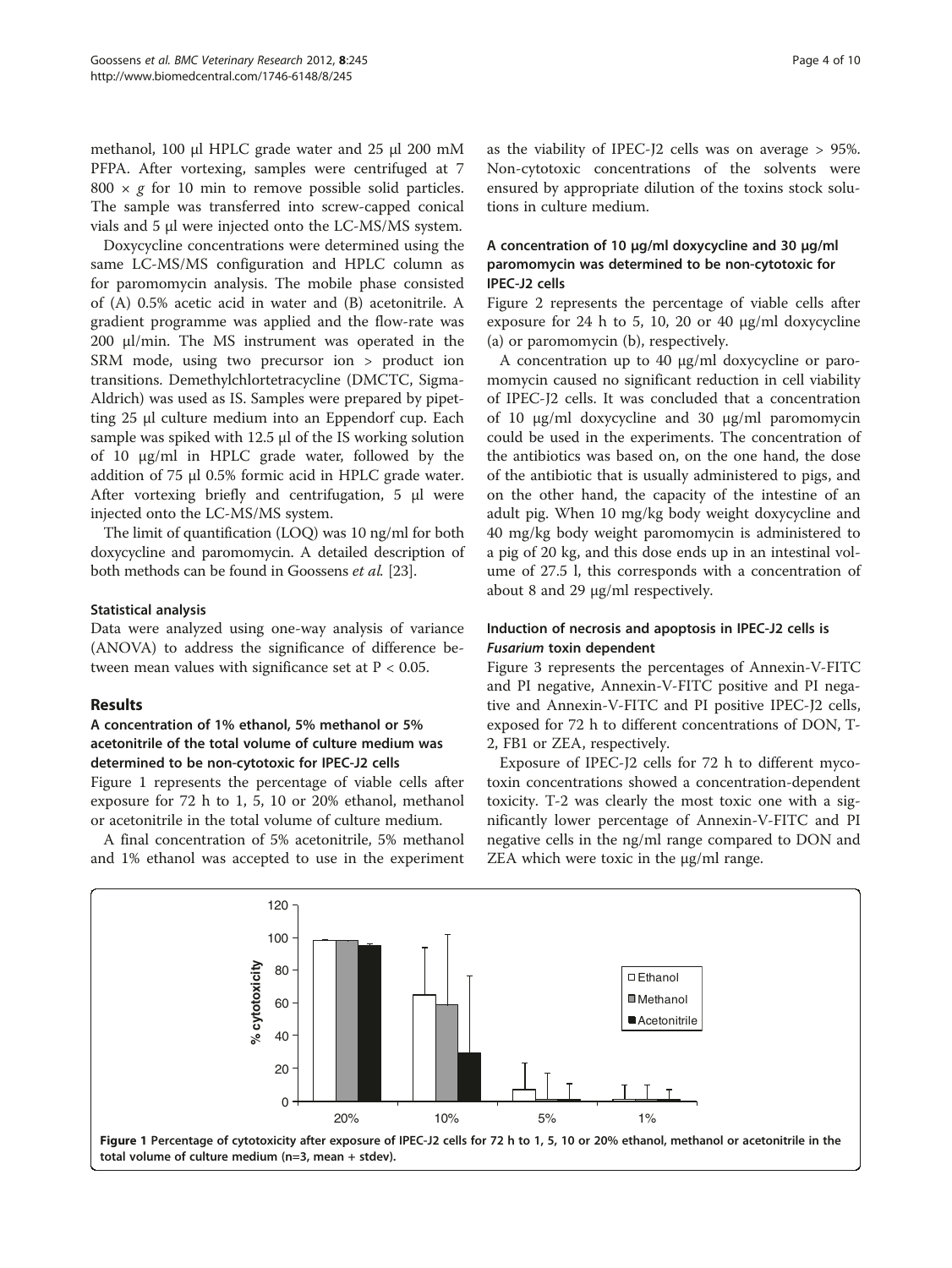FB1 was not toxic at the tested concentrations. For all mycotoxins, except T-2 toxin, a higher percentage of Annexin-V-FITC positive and PI negative cells rather than Annexin-V-FITC and PI positive cells can be found after exposure of undifferentiated IPEC-J2 cells for 72 h to different toxin concentrations. For T-2 toxin, the majority of dead cells were Annexin-V-FITC and PI positive. The IC50 for DON and T-2 was determined to be 6.98 μg/ml and 9.55 ng/ml, respectively.

## Cytotoxic concentrations of DON and T-2 induce a decrease in transepithelial electrical resistance (TEER) across the IPEC-J2 monolayer

Figures [4](#page-5-0) and [5](#page-6-0) represent the effect of DON and T-2 on TEER of differentiated IPEC-J2 cells, respectively.

Both for T-2 and DON, a drop in TEER can be seen 24 h after incubation of IPEC-J2 cells with cytotoxic

concentrations of the mycotoxins. Treatment with noncytotoxic concentrations results in TEER values comparable to those of the control cells. Treatment of differentiated IPEC-J2 cells with 1 μg/ml DON shows a time-dependent decline in TEER.

## Disruption of epithelial integrity of the IPEC-J2 cell monolayer results in increased passage of doxycycline and paromomycin

Figures [6](#page-6-0) and [7](#page-7-0) represent the passage of doxycycline and paromomycin across the IPEC-J2 cell monolayer treated for 72 h with several concentrations of DON and T-2, respectively.

In both the T-2 and DON experiment, increased passage of doxycycline and paromomycin was seen after incubation of IPEC-J2 cells with cytotoxic concentrations of the tested mycotoxins.

<span id="page-4-0"></span>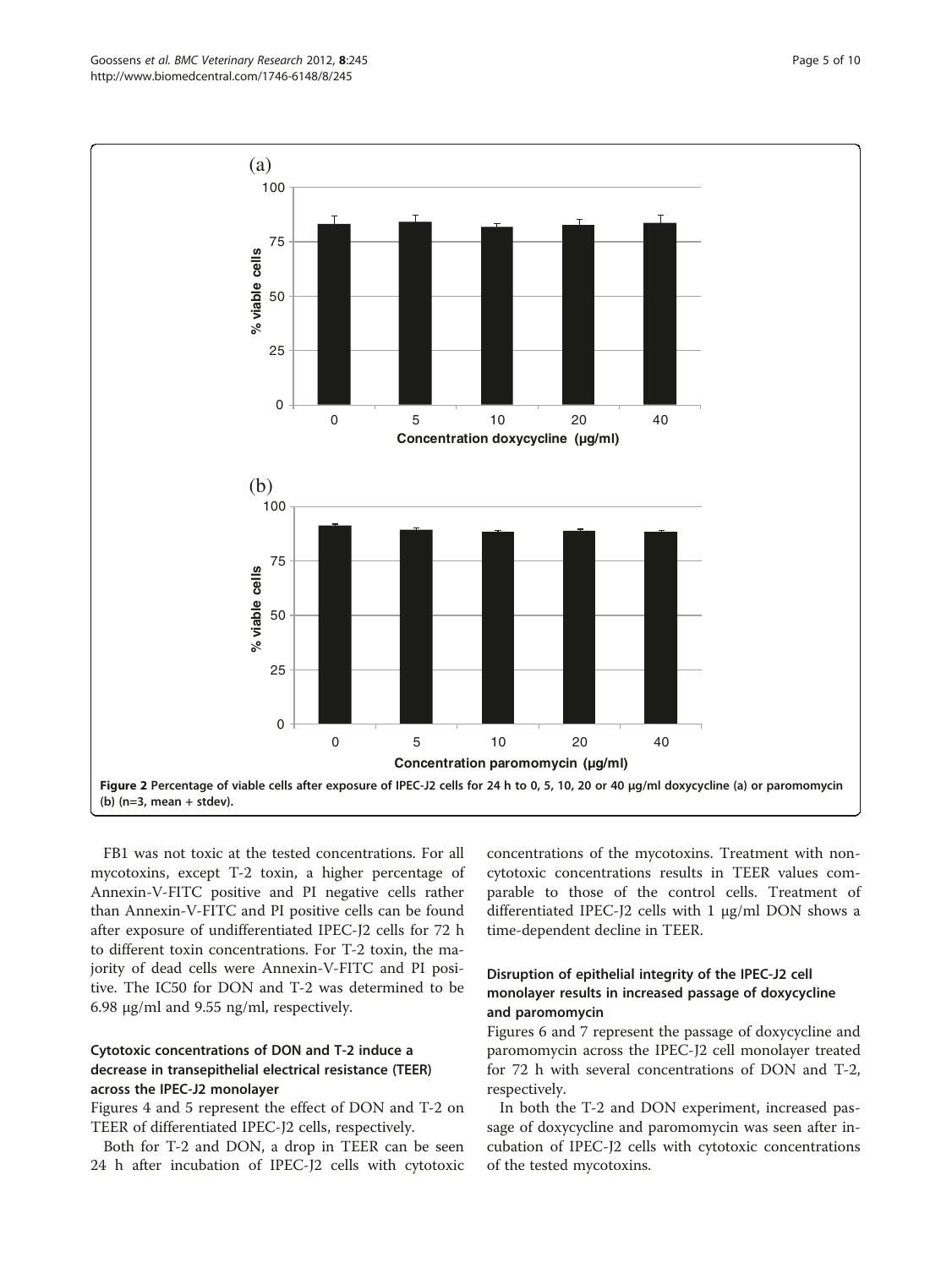<span id="page-5-0"></span>

#### **Discussion**

The gastrointestinal tract can be exposed to high concentrations of mycotoxins after ingestion of mycotoxin contaminated food or feed. Since swine are the most sensitive domestic animal species to mycotoxins [\[24](#page-8-0)], this study aimed to investigate the toxic effect of four



common Fusarium toxins, T-2, DON, ZEA and FB1 on IPEC-J2 cells. Studies concerning the effects of mycotoxins on IPEC-J2 cells are limited. The concentrations of the mycotoxins tested in this study are the result of several optimization experiments performed to refine the concentration range to be used for these in vitro experiments. According to Sergent *et al.* [[14\]](#page-8-0) DON concentrations in human intestine are estimated between 0.16 μg/ ml and 2 μg/ml depending on the contamination level of the feed, including thus our tested range. Mycotoxin concentrations in the test solutions are not based on levels known to cause problems in pigs, but are based on the cytotoxicity results of the flow cytometer experiments, the solubility of the mycotoxin in aqueous solvents, and cost of the mycotoxin.

In vitro cell viability assays have a central role in predictive toxicology. The capability of commonly used colorimetric assays, such as the WST-1, MTT (3-(4,5 dimethyltiazol-2-yl)-2,5-diphenyltetrazolium bromide) and MTS assay (3-(4,5-dimethylthiazol-2-yl)-5-(3-carboxymethoxyphenyl)-2-(4-sulfophenyl)-2H-tetrazolium) or the lactate dehydrogenase (LDH) bioassay to detect cytotoxic effects is, however, limited. Cells that are apoptotic remain undetected with these assays. Our study used a flow cytometric technique, which allows to distinguish Annexin-V-FITC and PI negative (viable) cells from Annexin-V-FITC positive and PI negative (apoptotic)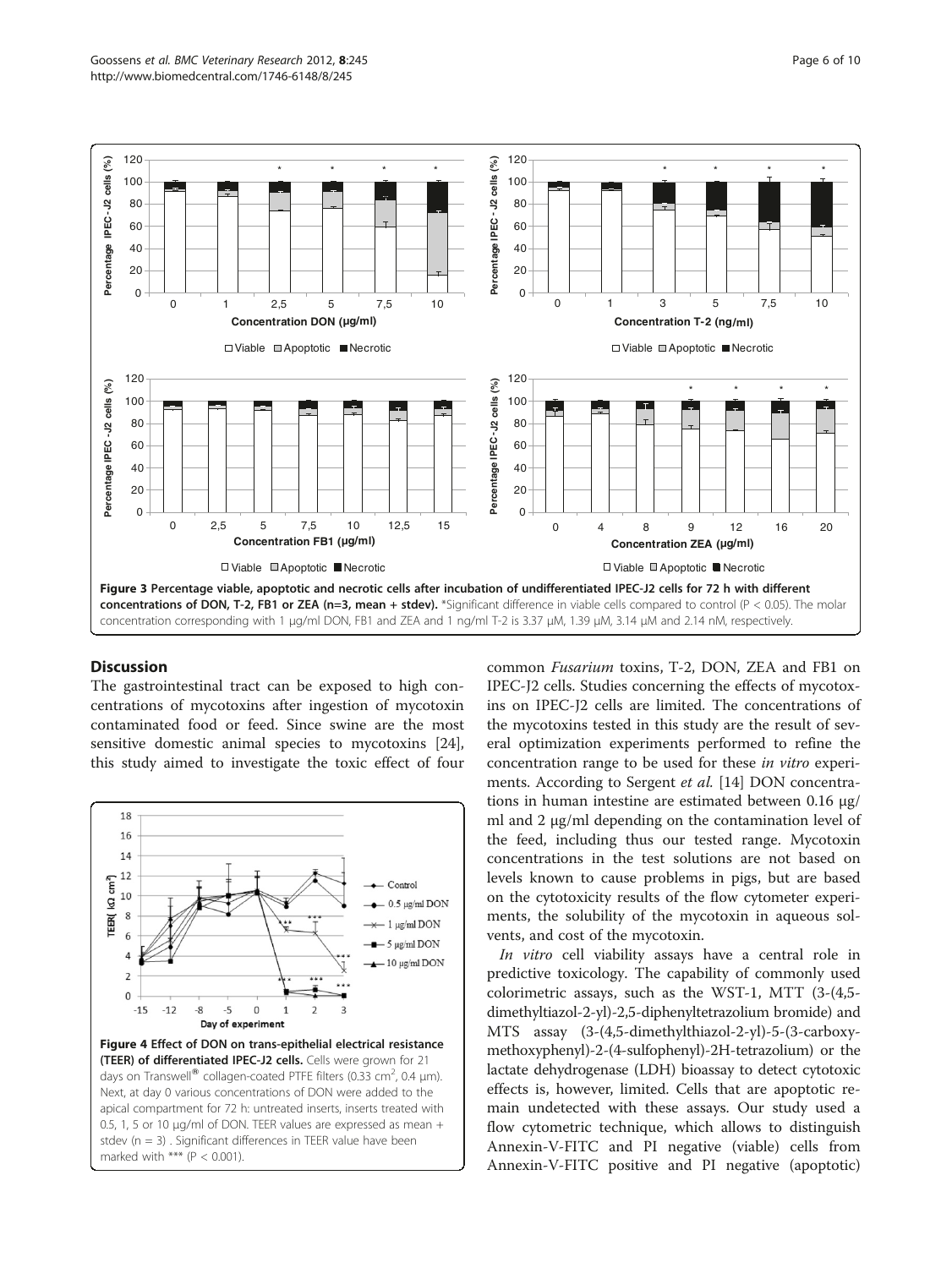<span id="page-6-0"></span>

cells and Annexin-V-FITC and PI positive (necrotic) cells.

After 72 h of exposure with T-2, DON, FB1 or ZEA, T-2 clearly was the most cytotoxic with a toxicity in the ng/ml range, while the other mycotoxins are only toxic at concentrations in the μg/ml range. This finding is in accordance with the study of Calvert et al. [\[7](#page-8-0)], who demonstrated that T-2 was most cytotoxic against three human cell lines tested as determined by the MTT assay.

When comparing the percentage Annexin-V-FITC positive and PI negative cells and Annexin-V-FITC and PI positive cells, it is striking that more Annexin-V-FITC

and PI positive cells than Annexin-V-FITC positive and PI negative cells were found after treatment of the cells with T-2. This corresponds, however, with findings in practice where T-2, present in feed, causes skin necrosis [[25,](#page-8-0)[26\]](#page-9-0). Also necrosis of the lymphoid cells of the intestinal mucosa was seen after intake of T-2 contaminated feed [[25](#page-8-0),[27](#page-9-0)]. DON, on the other hand, causes more Annexin-V-FITC positive and PI negative cells than Annexin-V-FITC and PI positive cells. The discrepancy between type A (T-2) and type B (DON) trichothecenes was also demonstrated by Nasri et al. [\[28\]](#page-9-0) who showed that DON causes rather apoptosis and T-2 rather necrosis in Jurkat T-lymphocytes. As it is known that type B trichothecenes activate the MAPK signaling pathway resulting in apoptosis, while type A trichothecenes are not able to activate the MAPK families [\[29](#page-9-0)-[31](#page-9-0)], the authors suggested this as an explanation for the results. For ZEA and FB1, although FB1 was not cytotoxic at the tested concentrations, an approximately equal percentage of apoptotic and necrotic cells were seen after treatment of IPEC-J2 cells for 72 h with those toxins. Our results suggest that different toxins may induce different types of cell death in IPEC-J2 cells. To our knowledge, this is the first report of DON and T-2 induced different mechanisms of cell death in IPEC-J2 cells. Since it was not the principal aim of this study to elaborate further the differences in the mode of cell death induced by different mycotoxins, no further experiments were conducted. Nevertheless, it could be interesting to investigate these differences in more detail, including the investigation of associated pathway molecules, the analysis of potential protective effects of caspase inhibitors and/or necrose inhibitors, etc. Also other types of cell death can be taken



Next, at day 0, cells were incubated for 72 h with different concentrations of DON (untreated inserts, inserts treated with 0.5, 1, 5 or 10 μg/ml), during which the last 24 h a non-cytotoxic concentration of doxycycline and paromomycin was added to the apical compartment (n = 3, mean + stdev). Significant differences in passage have been marked with \* (P < 0.05), \*\* (P < 0.01) or \*\*\* (P < 0.001) according to the significance level.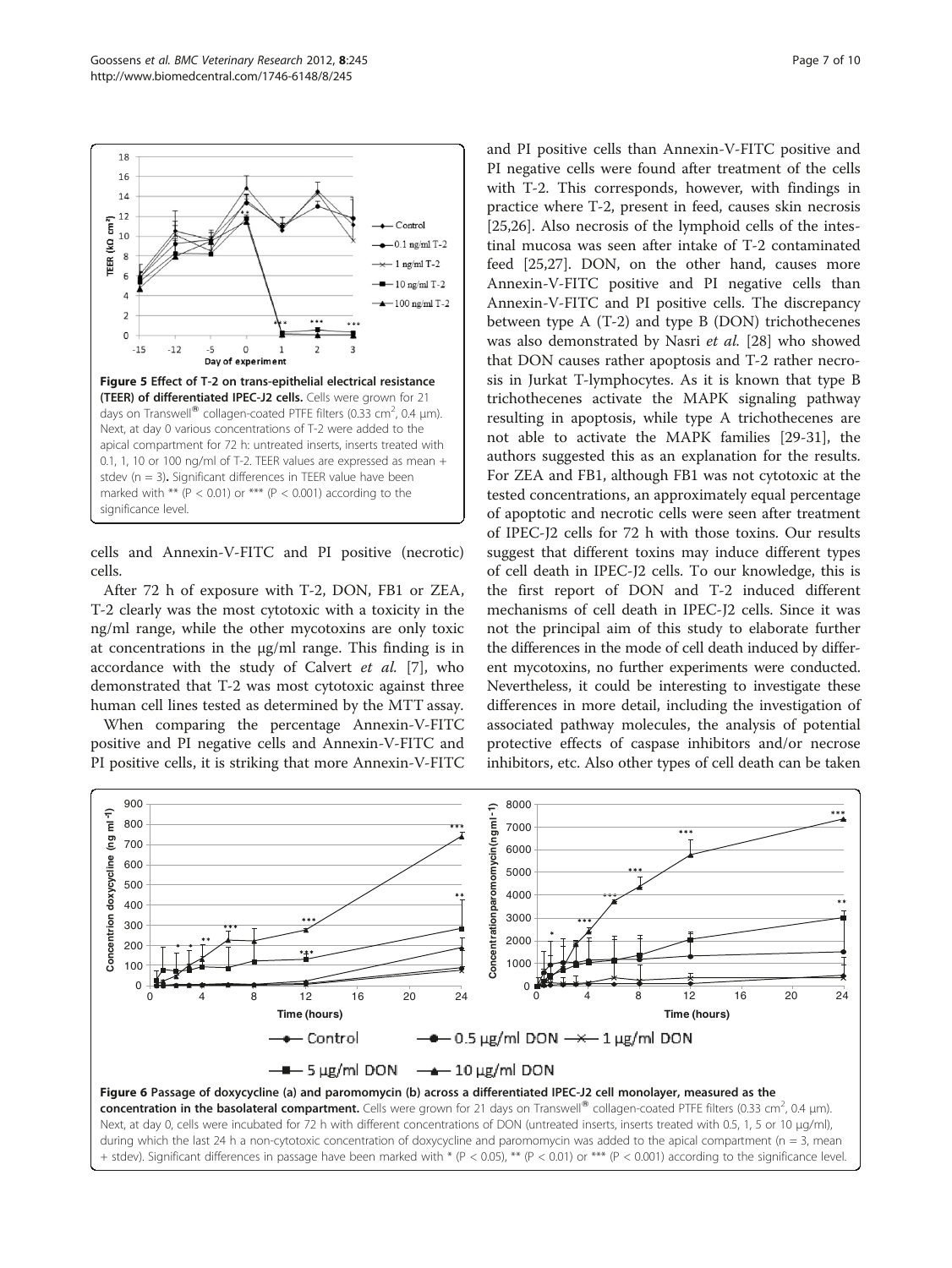<span id="page-7-0"></span>

into account since there are more than two ways for a cell to die. Cell death can be classified according to its morphological appearance (apoptotic, necrotic, autophagic or associated with mitosis), enzymological criteria (with and without the involvement of nucleases or distinct classes of proteases, such as caspases, calpains, cathepsins and transglutaminases), functional aspects (programmed or accidental, physiological or pathological) or immunological characteristics (immunogenic or non-immunogenic) [[32](#page-9-0)]. It could be interesting exploring these differences in relation with mycotoxins.

Correlatively with direct cytotoxicity, the consequences on barrier integrity (TEER and passage of drugs) were also assessed. The effect on TEER and passage was only studied for DON and T-2 because, of the four mycotoxins tested in this study, these are the most toxic ones and their ratio of Annexin-V-FITC positive and PI negative cells and Annexin-V-FITC and PI positive cells is antithetic. Notwithstanding the assertion of Geens and Niewold [\[33](#page-9-0)] that IPEC-J2 cells cultured on Transwell $^{\circledR}$ -collagen coated inserts with a surface area of 0.33  $\text{cm}^2$  are not appropriate to measure TEER values, our IPEC-J2 monolayer showed TEER values above 10 kΩ cm<sup>2</sup> after 3 weeks of culturing. According to Fromter and Diamond [\[34](#page-9-0)], IPEC-J2 cell lines with TEER values of approximately 2 k $\Omega$  cm<sup>2</sup> can be considered to be tight epithelia. When IPEC-J2 cells were incubated with cytotoxic concentrations of DON (5 and 10 μg/ml) and T-2 (10 and 100 ng/ml) TEER values dropped to nearly 0 kΩ cm<sup>2</sup> after 24 h suggesting a complete disruption of the epithelial monolayer within 24 h. In contrast, TEER values of IPEC-J2 cells incubated

with non-toxic concentrations (0.5 μg/ml DON and 0.1 and 1 ng/ml T-2) were comparable to the TEER of control cells. Treatment with 1 μg/ml DON on the other hand shows a time-dependent reduction of the TEER. This was also reported by Pinton et al. [\[12](#page-8-0)] who showed a time- and dose-dependent reduction of the TEER after exposure of IPEC-1 and Caco-2 cells to different concentrations  $(0, 3, 6, 15, 30 \mu g/ml)$  of DON. A decreased barrier function in vitro is reflected in both a decreased TEER and an increased tracer flux [\[17](#page-8-0)[,35](#page-9-0)]. In our study, the decrease in TEER is related to the passage of the used tracers, doxycycline (molecular weight (mw) 513 Da) and paromomycin (mw 714 Da), two commonly used antibiotics in pig industry. The higher the toxin concentration, the higher the marker passage. Most studies use tracers such as FITC-dextran, while in this study and for the first time the antibiotics doxycycline and paromomycin were used as markers. We were, however, not capable of demonstrating that induction of more apoptosis or more necrosis results in differences in transepithelial passage of antibiotics. Both doxycycline and paromomycin pass the epithelial monolayer, regardless the induction of a different cell death mechanism.

It is very interesting to study the passage of these therapeutic compounds during in vivo trials, as veterinary drugs are often used in pig mass medication and frequently administered by the oral route, i.e. mixed in the feed or drinking water.

#### Conclusions

When discussing the relevance of the *in vitro* results for the in vivo situation it needs to be taken into account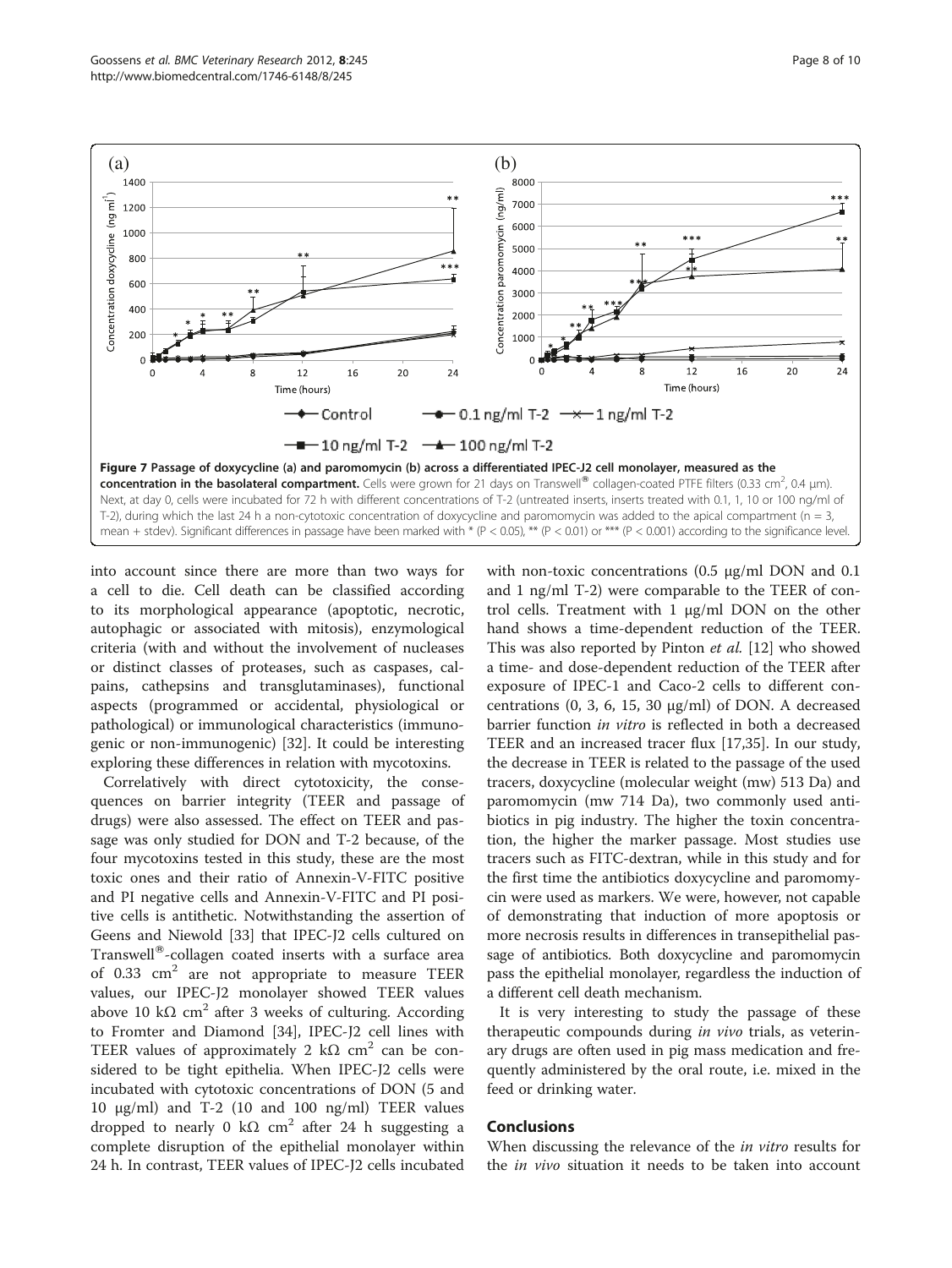<span id="page-8-0"></span>that enterocytes are not continuously exposed to mycotoxins. Rather a time-dependent fluctuation in mycotoxin concentrations exists in vivo, whereas in vitro cells are exposed continuously at constant concentrations. Nevertheless, the current in vitro findings warrant further investigation in vivo because an increased passage of antibiotics may have important implications for both animal and human health. Increased absorption of antibiotics may lead to higher plasma levels, including the risk of exceeding the toxic threshold. Moreover, increased antibiotic plasma levels may also lead to a tissue residue problem in slaughter animals and inherent food safety concerns. It could thus be interesting to investigate in vivo the effect of mycotoxins on the intestinal absorption of antibiotics.

#### Competing interest

The authors declare that they have no competing interest.

#### Authors' contributions

JG drafted the manuscript and performed all experiments; W and EV contributed to the manuscript; SDB helped with the determination of doxycycline and paromomycin plasma concentrations and helped to draft the manuscript; FP and EM participated in study coordination and helped to draft the manuscript. FH and PDB helped to draft the manuscript. SC supervised the project and helped to draft the manuscript. All authors have read and approved the final manuscript.

#### Acknowledgements

This work was supported by the Institute for the Promotion of Innovation by Science and Technology in Flanders (IWT-Vlaanderen), Brussels, Belgium (N° 070574). The excellent assistance of A. Van den Bussche, K. Demeyere and K. De Koninckx during the experiments is gratefully appreciated.

#### Author details

<sup>1</sup>Department of Pharmacology, Toxicology and Biochemistry, Faculty of Veterinary Medicine, Ghent University, Salisburylaan 133, B-9820 Merelbeke, Belgium. <sup>2</sup>Department of Pathology, Bacteriology and Avian Diseases, Faculty of Veterinary Medicine, Ghent University, Salisburylaan 133, B-9820 Merelbeke, Belgium.

#### Received: 16 August 2012 Accepted: 1 December 2012 Published: 17 December 2012

#### References

- 1. Council for Agricultural Science and Technology (CAST): Mycotoxins: Risks in Plant Animal and Human Systems. Task Force Report No. 139. Ames, Iowa, USA: 2003.
- Nelson PE, Dignani MC, Anaissie EJ: Taxonomy, biology and clinical aspects of Fusarium species. Clin Microbiol Rev 1994, 7:479–504.
- 3. D'Mello JPF, Placinta CM, Macdonald AMC: Fusarium mycotoxins: a review of global implications for animal health, welfare and productivity. Anim Feed Sci Tech 1999, 80:183–205.
- 4. Gutleb AC, Morrison E, Murk AJ: Cytotoxicity assays for mycotoxins produced by Fusarium strains: a review. Environ Toxicol Pharmacol 2002, 11:309–320.
- 5. Caloni F, Spotti M, Pompa G, Zucco F, Stammati A, De Angelis I: Evaluation of fumonisin B(1) and its metabolites absorption and toxicity on intestinal cells line Caco-2. Toxicon 2002, 40:1181–1188.
- Caloni F, Stammati AL, Raimondi F, De Angelis I: *In vitro study with Caco-2* cells on fumonisin B1: aminopentol intestinal passage and role of Pglycoprotein. Vet Res Commun 2005, 29:285–287.
- 7. Calvert TW, Aidoo KE, Candlish AG, Fuat AR: Comparison of in vitro cytotoxicity of Fusarium mycotoxins, deoxynivalenol, T-2 toxin and zearalenone on selected human epithelial cell lines. Mycopathologia 2005, 159:413–419.
- 8. De Angelis I, Friggè G, Raimondi F, Stammati A, Zucco F, Caloni F: Absorption of fumonisin B1 and aminopentol on an in vitro model of intestinal epithelium; the role of P-glycoprotein. Toxicon 2005, 45:285–291.
- 9. Kasuga F, Hara-Kudo Y, Saito N, Kumagai S, Sugita-Konishi Y: In vitro effect of deoxynivalenol on the differentiation of human colonic cell lines Caco-2 and T84. Mycopathologia 1998, 142:161–167.
- 10. Kouadio JH, Mobio TA, Baudrimont I, Moukha S, Dano SD, Creppy EE: Comparative study of cytotoxicity and oxidative stress induced by deoxynivalenol, zearalenone or fumonisin B1 in human intestinal cell line Caco-2. Toxicology 2005, 213:56-65.
- 11. Maresca M, Yahi N, Younès-Sakr L, Boyron M, Caporiccio B, Fantini J: Both direct and indirect effects account for the pro-inflammatory activity of enteropathogenic mycotoxins on the human intestinal epithelium: stimulation of interleukin-8 secretion, potentiation of interleukin-1beta effect and increase in the transepithelial passage of commensal bacteria. Toxicol Appl Pharmacol 2008, 228:84–92.
- 12. Pinton P, Nougayrède JP, Del Rio JC, Moreno C, Marin DE, Ferrier L, Bracarense AP, Kolf-Clauw M, Oswald IP: The food contaminant deoxynivalenol, decreases intestinal barrier permeability and reduces claudin expression. Toxicol Appl Pharmacol 2009, 237:41–48.
- 13. Pinton P, Braicu C, Nougayrede JP, Laffitte J, Taranu I, Oswald IP: Deoxynivalenol impairs porcine intestinal barrier function and decreases the protein expression of claudin-4 through a mitogen-activated protein kinase-dependent mechanism. J Nutr 2010, 140:1956–1962.
- 14. Sergent T, Parys M, Garsou S, Pussemier L, Schneider YJ, Larondelle Y: Deoxynivalenol transport across human intestinal Caco-2 cells and its effects on cellular metabolism at realistic intestinal concentrations. Toxicol Lett 2006, 164:167–176.
- 15. Van de Walle JV, Sergent T, Piront N, Toussaint O, Schneider YJ, Larondelle Y: Deoxynivalenol affects in vitro intestinal epithelial cell barrier integrity through inhibition of protein synthesis. Toxicol Appl Pharmacol 2010, 245:291–298.
- 16. Videmann B, Mazallon M, Tep J, Lecoeur S: Metabolism and transfer of the mycotoxin zearalenone in human intestinal Caco-2 cells. Food Chem Toxicol 2008, 46:3279–3286.
- 17. Bouhet S, Hourcade E, Loiseau N, Fikry A, Martinez S, Roselli M, Galtier P, Mengheri E, Oswald IP: The mycotoxin fumonisin B1 alters the proliferation and the barrier function of porcine intestinal epithelial cells. Toxicol Sci 2004, 77:165–171.
- 18. Awad WA, Aschenbach JR, Zentek J: Cytotoxicity and metabolic stress induced by deoxynivalenol in the porcine intestinal IPEC-J2 cell line. J Anim Physiol Anim Nutr 2011, 96:717–724.
- 19. Diesing AK, Nossol C, Dänicke S, Walk N, Post A, Kahlert S, Rothkötter HJ, Kleuss J: Vulnerability of polarized intestinal porcine epithelial cells to mycotoxin deoxynivalenol depends on the route of application. PLoS One 2011, 6:e17472.
- 20. Diesing A, Nossol C, Panther P, Walk N, Post A, Kluess J, Kreutzmann P, Dänicke S, Rothkötter H, Kahlert S: Mycotoxin deoxynivalenol (DON) mediates biphasic cellular response in intestinal porcine epithelial cell lines IPEC-1 and IPEC-J2. Toxicol Lett 2011, 200:8–18.
- 21. Loiseau N, Debrauwer L, Sambou T, Bouhet S, Miller JD, Martin PG, Viadère JL, Pinton P, Puel O, Pineau T, Tulliez J, Galtier P, Oswald IP: Fumonisin B1 exposure and its selective effect on porcine jejunal segment: sphingolipids, glycolipids and trans-epithelial passage disturbance. Biochem Pharmacol 2007, 74:144–152.
- 22. Schierack P, Nordhoff M, Pollmann M, Weyrauch KD, Amasheh S, Lodemann U, Jores J, Tachu B, Kleta S, Blikslager A, Tedin K, Wieler LH: Characterization of a porcine intestinal epithelial cell line for in vitro studies of microbial pathogenesis in swine. Histochem Cell Biol 2006, 125:293–305.
- 23. Goossens J, Vandenbroucke V, Pasmans F, De Baere S, Devreese M, Osselaere A, Verbrugghe E, Haesebrouck F, De Saeger S, Eeckhout M, Audenaert K, Haesaert G, De Backer P, Croubels S: Influence of mycotoxins and a mycotoxin adsorbing agent on the oral bioavailability of commonly used antibiotics in pigs. Toxins 2012, 4:281–295.
- 24. Hussein HS, Brasel JM: Toxicity, metabolism, and impact of mycotoxins on humans and animals. Toxicology 2001, 167:101-134.
- 25. Harvey RB, Kubena LF, Corrier DE, Huff WE, Rottinghaus GE: Cutaneous ulceration and necrosis in pigs fed aflatoxin- and T-2 toxincontaminated diets. J Vet Diagn Invest 1990, 2:227–229.